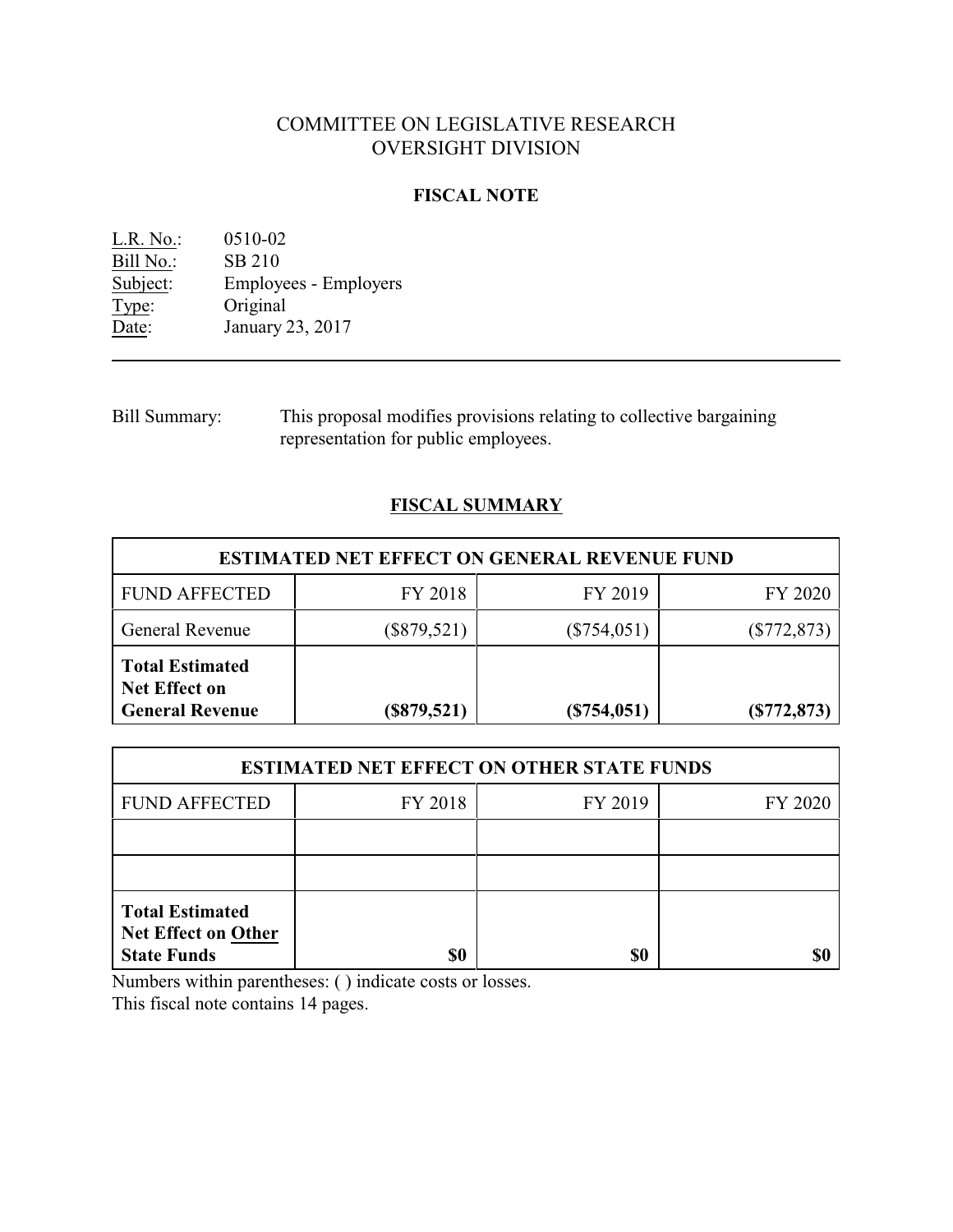L.R. No. 0510-02 Bill No. SB 210 Page 2 of 14 January 23, 2017

| <b>ESTIMATED NET EFFECT ON FEDERAL FUNDS</b>                        |         |         |         |  |  |  |
|---------------------------------------------------------------------|---------|---------|---------|--|--|--|
| <b>FUND AFFECTED</b>                                                | FY 2018 | FY 2019 | FY 2020 |  |  |  |
|                                                                     |         |         |         |  |  |  |
|                                                                     |         |         |         |  |  |  |
| <b>Total Estimated</b><br>Net Effect on All<br><b>Federal Funds</b> | \$0     | \$0     |         |  |  |  |

| <b>ESTIMATED NET EFFECT ON FULL TIME EQUIVALENT (FTE)</b>    |              |              |         |  |  |  |
|--------------------------------------------------------------|--------------|--------------|---------|--|--|--|
| <b>FUND AFFECTED</b>                                         | FY 2018      | FY 2019      | FY 2020 |  |  |  |
| General Revenue                                              | 5 FTE        | 5 FTE        | 5 FTE   |  |  |  |
|                                                              |              |              |         |  |  |  |
| <b>Total Estimated</b><br><b>Net Effect on</b><br><b>FTE</b> | <b>5 FTE</b> | <b>5 FTE</b> | 5 FTE   |  |  |  |

 $\boxtimes$  Estimated Net Effect (expenditures or reduced revenues) expected to exceed \$100,000 in any of the three fiscal years after implementation of the act.

| <b>ESTIMATED NET EFFECT ON LOCAL FUNDS</b> |         |         |         |  |  |
|--------------------------------------------|---------|---------|---------|--|--|
| <b>FUND AFFECTED</b>                       | FY 2018 | FY 2019 | FY 2020 |  |  |
| <b>Local Government</b>                    | \$0     | \$0     | \$0     |  |  |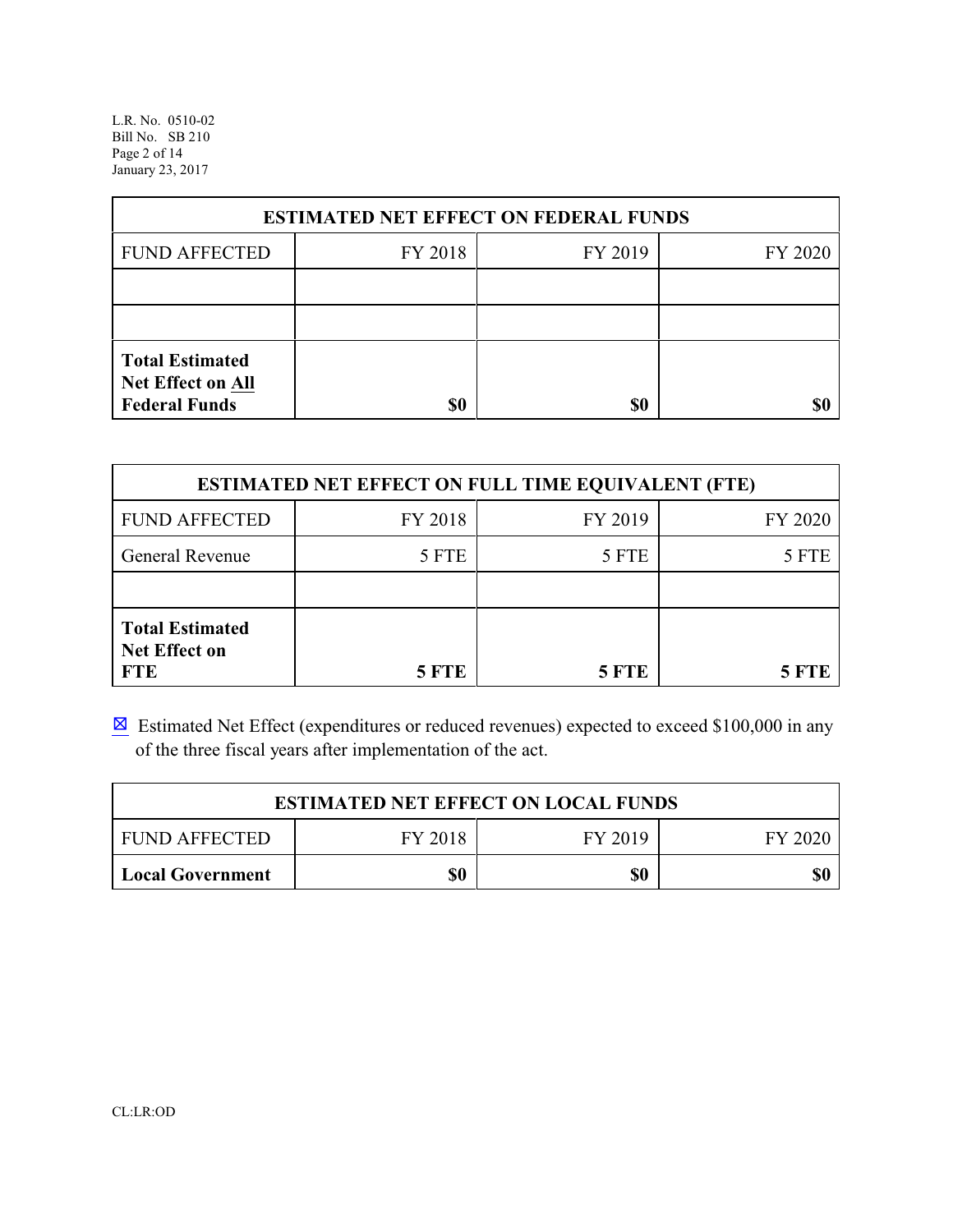L.R. No. 0510-02 Bill No. SB 210 Page 3 of 14 January 23, 2017

## **FISCAL ANALYSIS**

## ASSUMPTION

### Officials at the **Department of Labor and Industrial Relations (DOLIR)** state:

#### REVENUE ESTIMATE

Subsection 105.540.3 directs the department to, by regulation, provide copies of reports and documents filed upon payment of a charge based upon the cost of the service. Since these costs will be defined by regulation, DOLIR cannot provide an estimate of revenue for these activities.

Subsection 105.575.15 directs the State Board of Mediation (SBM) to collect fees from each labor organization to defray election costs. The fees are based on the number of members in each bargaining unit. Currently, the SBM is not notified of changes to the number of members in a bargaining unit once the election has concluded, nor does it have information on members voluntarily recognized or otherwise excluded bargaining units.

Subsection 105.575.15 directs the SBM to assess and collect fees from each labor organization participating in an election to defray election costs. For the purposes of this response, DOLIR estimates 700 bargaining unit elections annually. The majority of certified bargaining units at the time of election are made up of less than 100 members. Based on historical averages from FY 2010 through 2015, DOLIR estimates a total of \$162,500 in revenue annually from fees collected from labor organizations.

| <b>Estimated Revenue from Labor Organization Fees</b> |           |          |         |          |           |         |           |
|-------------------------------------------------------|-----------|----------|---------|----------|-----------|---------|-----------|
| <b>Total Voters</b>                                   | 1-100     | 101-250  | 251-500 | 501-1000 | 1001-3000 | $3001+$ | TOTAL     |
| Bargaining                                            |           |          |         |          |           |         |           |
| Units                                                 | 598       | 84       | 12      |          |           |         | 700       |
| Fee                                                   | \$200     | \$350    | \$500   | \$750    | \$1,500   | \$2,000 |           |
| <b>Total</b>                                          | \$119,600 | \$29,400 | \$6,000 | \$2,250  | \$3,000   | \$2,000 | \$162,250 |

DOLIR assumes all revenue collected will be deposited into General Revenue. The Board will be required to adopt procedures for assessing and collecting the fees, as well compliance with accepted accounting practices.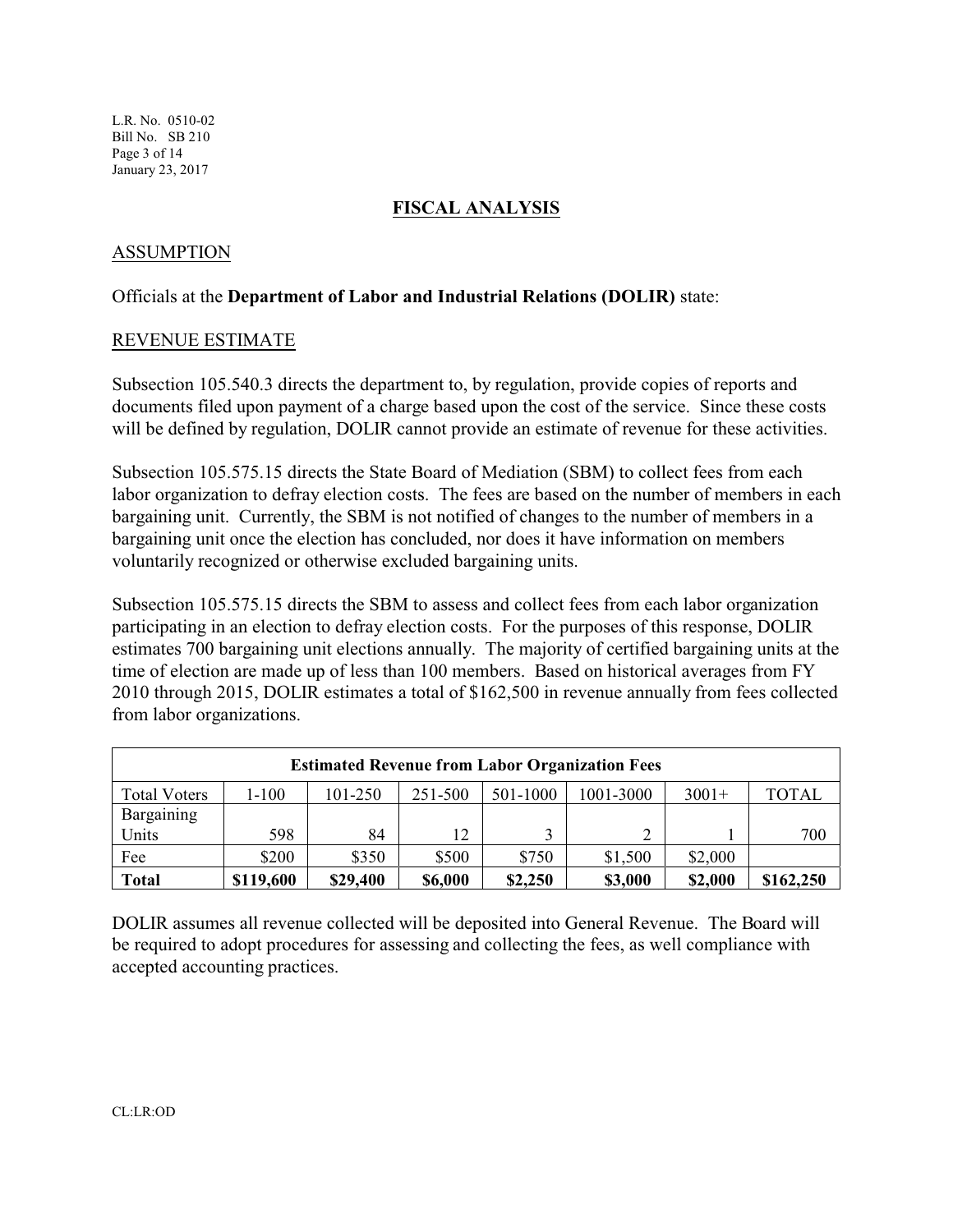L.R. No. 0510-02 Bill No. SB 210 Page 4 of 14 January 23, 2017

## ASSUMPTION (continued)

## COST ESTIMATE *-* State Board of Mediation

DOLIR estimates that there are currently over 600 bargaining units that have been certified. Section 105.515 requires that bargaining units made up of otherwise excluded employees (e.g., teachers and peace officers) and voluntarily recognized units also be re-certified. Because excluded and voluntarily recognized units are not required to notify the department of their existence, the department does not have the number of such units. For the purposes of this estimate, DOLIR assumes there are 100 excluded and voluntarily recognized units, for a total of 700. The number of actual bargaining units and elections could be more or less depending upon the precision of the estimate used.

Subsection 105.533.1 requires all of the estimated 700 labor organizations to submit constitutions & bylaws to the department. Subsections 105.533.2, 105.533.3, and 105.535.1 require all of the estimated labor organizations, as well as certain officers of those organizations, to submit annual financial reports to the department. The submissions will be in electronic or paper document form. The subsections mandate information to be contained in those submissions. The State Board of Mediation (SBM) estimates it will require 3.00 Senior Office Support Assistants (Range 12, Step F) to verify that all labor organizations comply with the required submissions. They must process (review for compliance regarding mandated information) and properly file the documents and electronically submitted reports. These FTE would also field Chapter 610 requests and prepare the requested documents and reports for dissemination upon authorization as required in Subsections 105.540.1 and 105.540.2.

Subsection 105.575.12 requires that all public sector bargaining units be recertified annually through simultaneous telephone or on-line elections conducted by the SBM. Currently, elections are conducted only in-person or by mailed ballot. The Board's current staff will not be able to fulfill the new responsibilities required by the bill. To facilitate the estimated 700 annual recertification elections, the Board would require 2.00 additional FTE, one Executive II (Range 22, Step G) and one Senior Office Support Assistant (Range 12, Step F). If this bill is enacted, the Board may seek to contract with a third party provider of electronic election services for an estimated \$500,000.

The occurrence of the elections will also result in an incentive for existing bargaining representatives or the public body employers to petition to clarify the makeup of their units or to amend their certifications to reflect changing circumstances. It is likely that some portion of these petitions will result in disagreements between public bodies and bargaining representatives, which will, in turn, result in a need for the Board to conduct additional hearings. Each additional hearing will also result in briefing and the need for a written decision.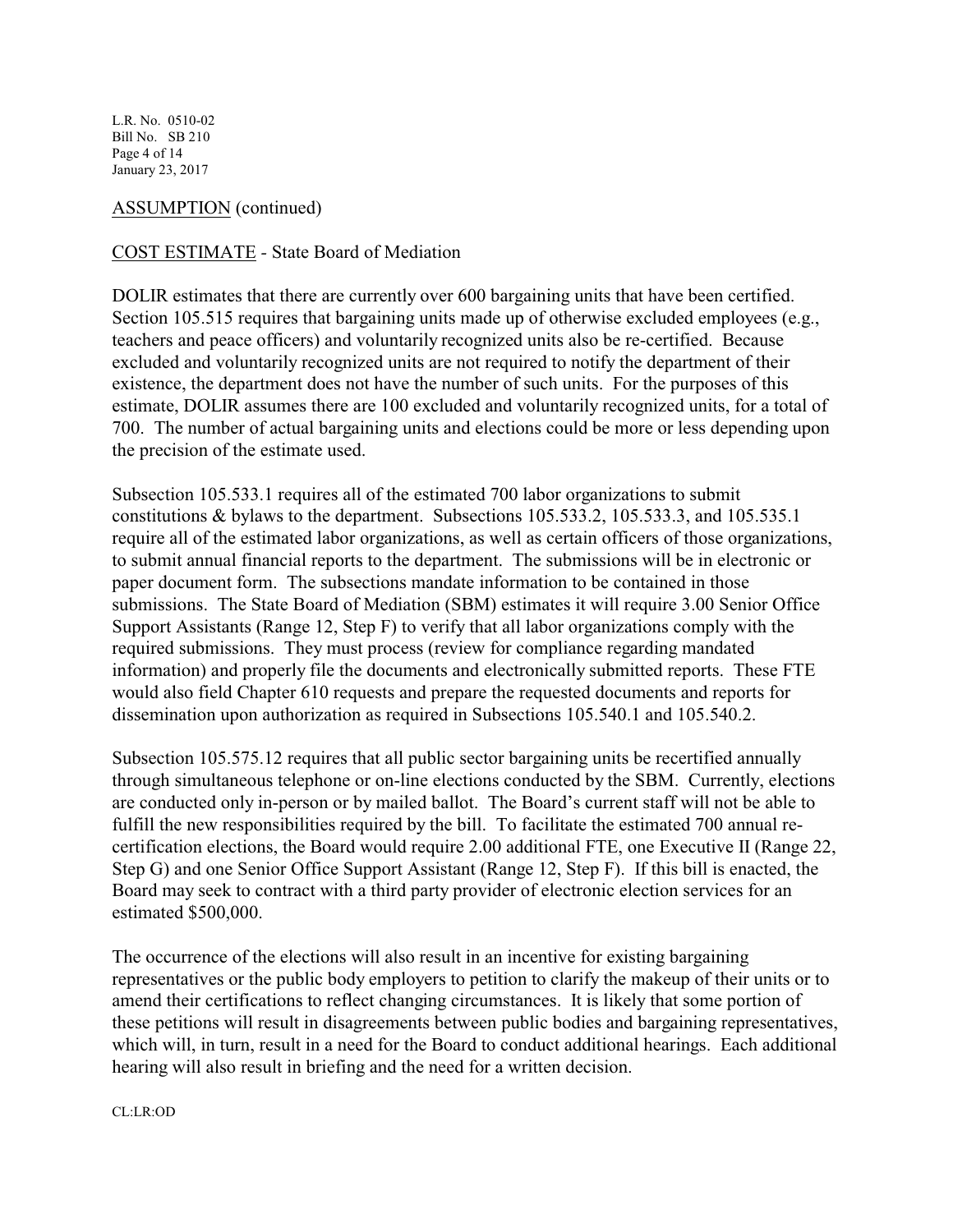L.R. No. 0510-02 Bill No. SB 210 Page 5 of 14 January 23, 2017

## ASSUMPTION (continued)

The SBM members are not compensated for their service; however, they do receive a per diem of up to \$50 for days they perform services for the board and reimbursement for any expenses incurred while performing those duties. The services include preparation for hearings and hearing and deciding cases. It is expected that board members will incur additional expenses for preparation and travel related to the additional hearings.

In addition to the standard expense and equipment for each FTE, additional expenses including a printer, file cabinets, and travel expenses will also be required because bargaining units are located throughout the state.

The assumption is a RFP will be created and awarded. PMO oversight cost, cost to write an RFP, web server, PM Spectrum server, Report Server and database server cost included. To complete the fiscal note, security developed for the application and new web pages created to enter, update, delete information reported by the labor association. History will need to be kept for prior elections. Member's addresses would be verified for valid addresses. For election voting, the labor association members will be assigned a unique number to be used for secured voting through new on-line web based screens. The unique number will be mailed to each member. Telephone voting would be prohibited due to cost. Approximately 700 annual elections would be conducted simultaneously. Reports created to share information and count election results. Setup a SAM II object code or grant code added for financial data tracking piece. The system will require a new database and services from the State Data Center.

Officials at the **Office of Administration - Budget and Planning (OA-BAP)** assume this proposal could impact total state revenue and Department of Labor and Industrial Relations (DOLIR) based on the following information.

This bill changes laws relating to labor organization reporting requirements, bargaining unit election requirements and places additional requirements on DOLIR.

OA-BAP states, §105.533 requires every labor organization to file an annual financial report with the State Board of Mediation containing certain information specified in this bill. Section 105.535 requires officers and employees of labor organizations to provide a list and description of various items specified in the bill to the DOLIR. These records become public and DOLIR is authorized by subsection 105.540.3 to charge for furnishing such records based upon the cost of service. TSR will increase by an unknown amount equal to the total charges related to this provision, and the calculation under Article X, Section 18(e) may be impacted.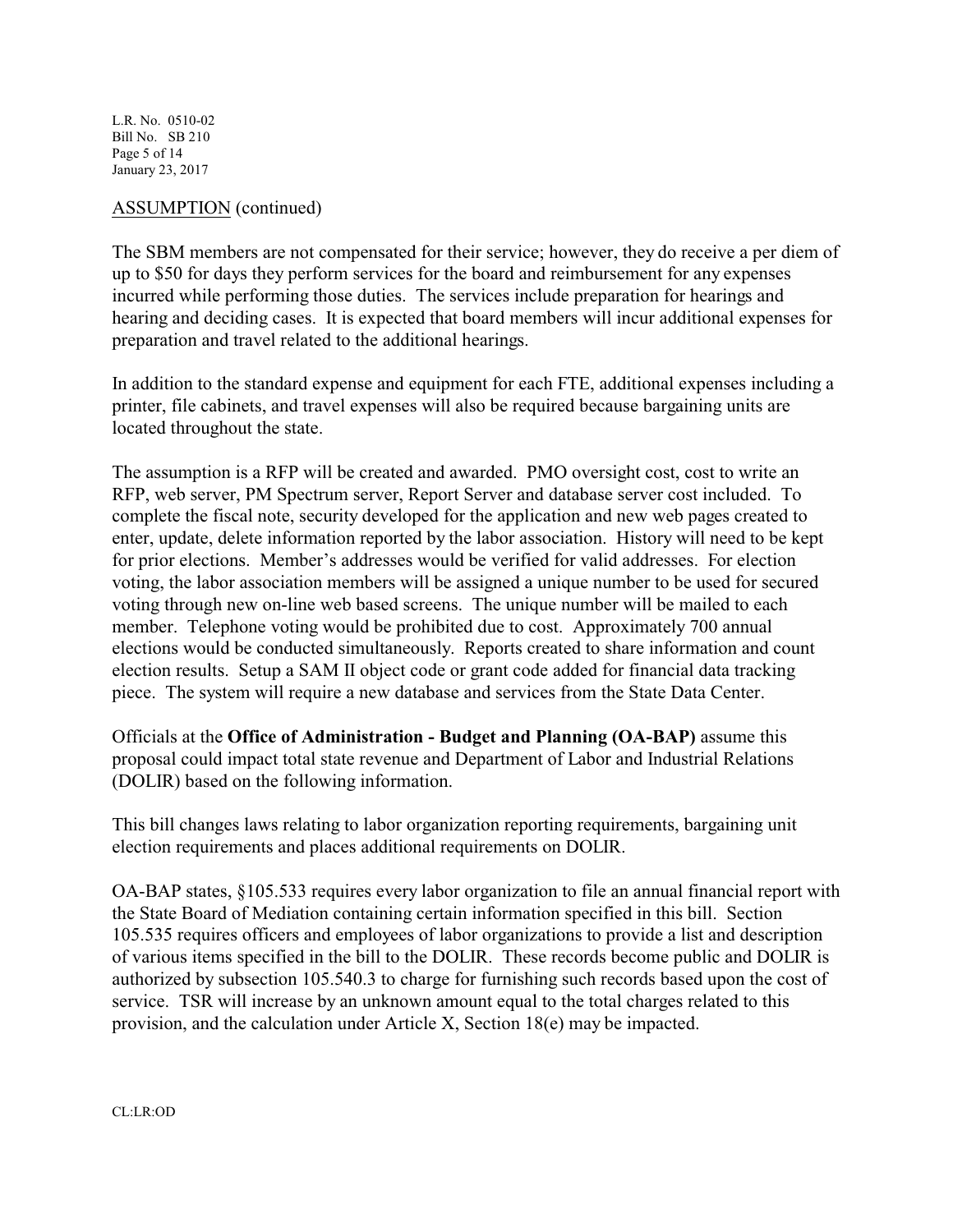L.R. No. 0510-02 Bill No. SB 210 Page 6 of 14 January 23, 2017

## ASSUMPTION (continued)

OA-BAP states, §105.555 states that failure to comply with the provisions of this bill will result in penalties including fines of up to \$10,000 and imprisonment of up to one year, or both. Article IX, Section 7 of the Missouri Constitution provides that penalties, forfeitures and fines shall be distributed to schools. TSR will increase by an unknown amount equal to the total fines paid by violators of this law. This will have no effect on the calculation under Article X, Section 18(e).

OA-BAP states, §105.575 requires the State Board of Mediation within the DOLIR to conduct an election by secret ballot to certify the exclusive bargaining representatives of an appropriate collective bargaining unit for certain employees and to recertify these representatives annually. Each labor organization participating in the election shall be assessed a fee determined by the size of the bargaining unit. TSR will increase by an unknown amount equal to the total amount of the fees collected and the calculation under Article X, Section 18(e) may be impacted.

OA-BAP states, DOLIR may respond with more specific fiscal impacts.

**Oversight** will show a fiscal impact based on the response from the Department of Labor and Industrial Relations.

Officials at the **Office of Administration - Personnel** assume this proposal will not impact their organization.

Officials at the **Department of Corrections**, **Department of Health and Senior Services**, and **Department of Mental Health** each defer to Office of Administration - Personnel for a fiscal impact.

Officials from the **Office of the Secretary of State (SOS)** state many bills considered by the General Assembly include provisions allowing or requiring agencies to submit rules and regulations to implement the act. The SOS is provided with core funding to handle a certain amount of normal activity resulting from each year's legislative session. The fiscal impact for this fiscal note to the SOS for Administrative Rules is less than **\$2,500.** The SOS recognizes that this is a small amount and does not expect that additional funding would be required to meet these costs. However, the SOS also recognizes that many such bills may be passed by the General Assembly in a given year and that collectively the costs may be in excess of what the office can sustain with the core budget. Therefore, the SOS reserves the right to request funding for the cost of supporting administrative rules requirements should the need arise based on a review of the finally approved bills signed by the governor.

**Oversight** will not show a fiscal impact to SOS.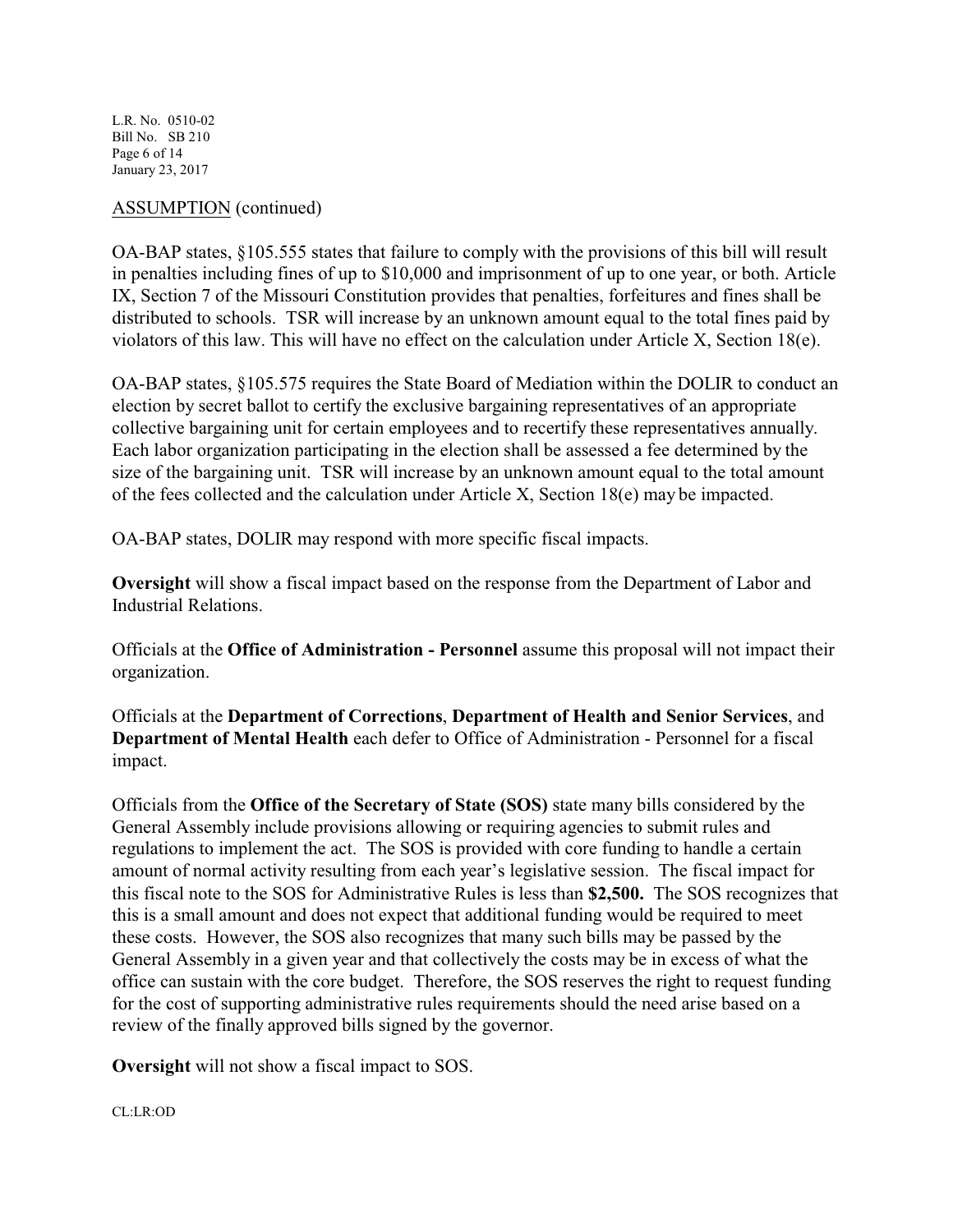L.R. No. 0510-02 Bill No. SB 210 Page 7 of 14 January 23, 2017

## ASSUMPTION (continued)

Officials at the **Office of Administration - Purchasing**, **Department of Conservation**, **Joint Committee on Administrative Rules**, **Office of Prosecution Services**, **State Public Defender's Office**, **Office of State Courts Administrator**, **Department of Public Safety - Director's Office**, and **Department of Transportation** each assume this proposal would not have a fiscal impact on their respective organizations.

Officials at the **Attorney General's Office** did not respond to Oversight's request for fiscal impact.

Officials at the **City of Kansas City** assume this proposal could have an unknown negative fiscal impact on their organization. This assumption is based on the City of Kansas City usually negotiates contracts, including financial terms, for more than one year. This legislation requires negotiation once each year. This can increase the staff costs, particularly if outside consultants are used in the negotiations.

Officials at the **Callaway County** assume this proposal would not have a fiscal impact on their organization.

**Oversight** will not show a fiscal impact to local government.

Officials at the **Missouri Western State University**, **Northwest Missouri State University**, **State Technical College of Missouri**, **Truman State University**, and **University of Missouri** each assume this proposal would not have a fiscal impact on their respective organizations.

Officials at the school district of **Kirksville** assume this proposal could have an unknown negative fiscal impact on their organization, if secretarial work would be required.

Officials at the school districts of **Kearney R-I**, **Kansas City**, **Parkway**, **West Plains R-VII**, and **Wright City R-II** each assume this proposal would not have a fiscal impact on their respective organizations.

**Oversight** will not show a fiscal impact to school districts.

Officials at the following cities: Ashland, Belton, Bernie, Bonne Terre, Boonville, California, Cape Girardeau, Clayton, Columbia, Dardenne Prairie, Des Peres, Excelsior Springs, Florissant, Frontenac, Fulton, Gladstone, Grandview, Harrisonville, Independence, Jefferson City, Joplin, Kearney, Knob Noster, Ladue, Lake Ozark, Lee Summit, Liberty, Louisiana, Maryland Heights, Maryville, Mexico, Monett, Neosho, O'Fallon, Pacific, Peculiar, Pineville, Popular Bluff,

CL:LR:OD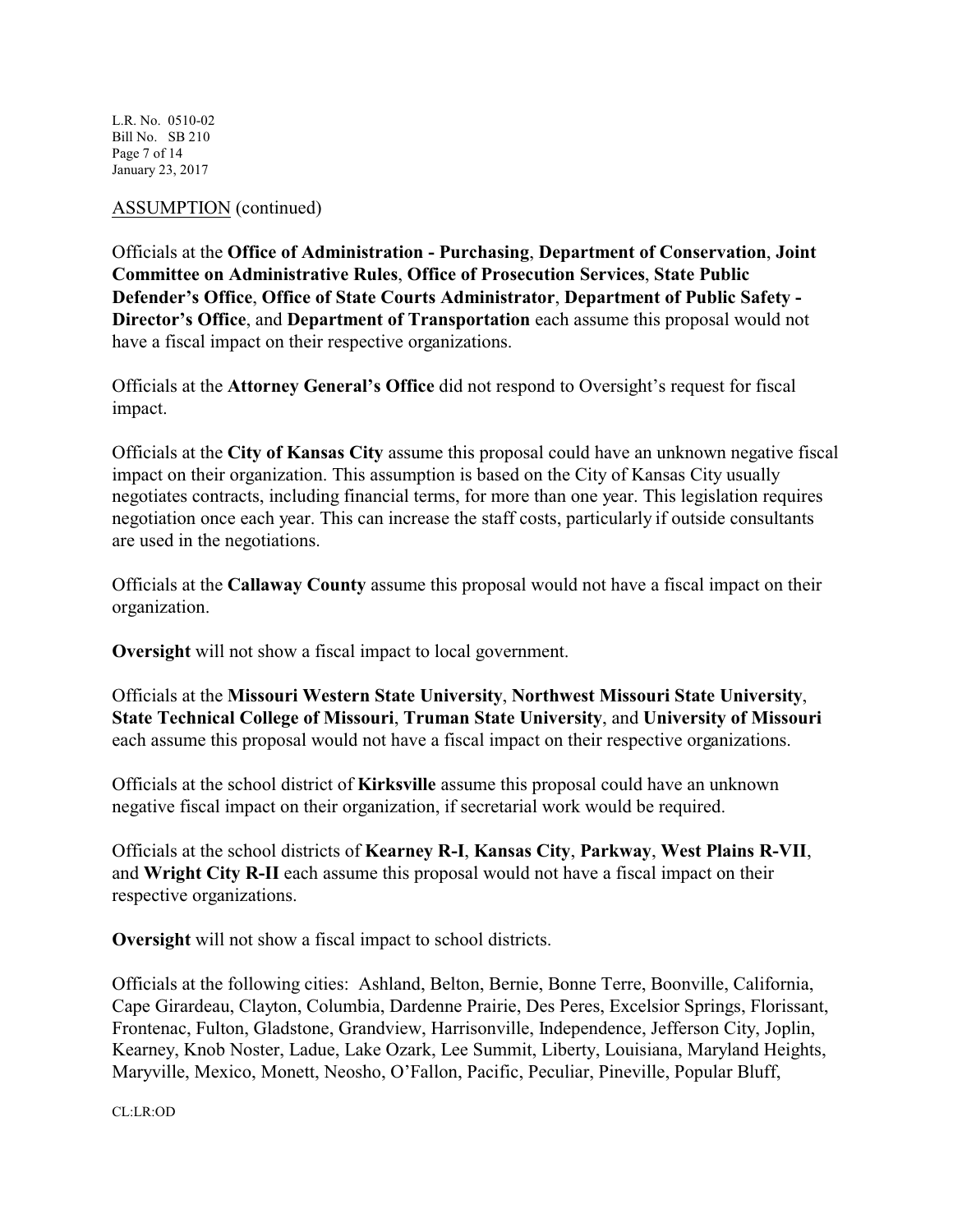### ASSUMPTION (continued)

Raytown, Republic, Richmond, Rolla, Sedalia, Springfield, St. Charles, St. Joseph, St. Louis, St. Robert, Sugar Creek, Sullivan, Warrensburg, Warrenton, Webb City, Weldon Spring and West Plains did not respond to Oversight's request for fiscal impact.

Officials at the following counties: Andrew, Atchison, Audrain, Barry, Bollinger, Boone, Buchanan, Camden, Cape Girardeau, Carroll, Cass, Christian, Clay, Cole, Cooper, DeKalb, Dent, Franklin, Greene, Holt, Jackson, Jefferson, Johnson, Knox, Laclede, Lawrence, Lincoln, Maries, Marion, McDonald, Miller, Mississippi, Moniteau, Monroe, Montgomery, New Madrid, Nodaway, Ozark, Perry, Pettis, Phelps, Platte, Pulaski, Scott, Shelby, St. Charles, St. Louis, St. Francois, Taney, Warren, Wayne and Worth did not respond to Oversight's request for fiscal impact.

Officials at the following colleges: Crowder, East Central Community College, Harris-Stowe, Jefferson College, Lincoln University, Metropolitan Community College, Moberly Area Community College, Missouri Southern State University, Missouri State University, Southeast Missouri State University, State Fair Community College, St. Charles Community College, St. Louis Community College, Three Rivers Community College, and the University of Central did not respond to Oversight's request for fiscal impact.

Officials at the following school districts: Arcadia Valley R-2, Aurora R-8, Avilla R-13, Bakersfield, Belton, Benton County R-2, Bismark R-5, Bloomfield R-14, Blue Springs, Bolivar R-I, Bowling Green R-1, Branson, Brentwood, Bronaugh R-7, Campbell R-2, Carrollton R-7, Caruthersville, Cassville R-4, Central R-III, Chilhowee R-4, Chillicothe R-II, Clarkton C-4, Cole R-I, Columbia, Concordia R-2, Crawford County R-1, Crocker R-II, Delta C-7, East Carter R-2, East Newton R-6, Eldon R-I, Everton R-lll, Fair Grove, Fair Play, Fayette R-3, Forsyth R-3, Fox C-6, Fredericktown R-I, Fulton, Grain Valley, Hancock Place, Hannibal, Harrisonburg R-8, Harrisonville, Hillsboro R-3, Hollister R-5, Humansville R-4, Hurley R-1, Independence, Jefferson City, Kennett #39, King City R-1, Kingston 42, Kirbyville R-VI, Laclede County R-1, Laredo R-7, Lee Summit, Leeton R-10, Lewis County C-1, Lindbergh, Lonedell R-14, Macon County R-1, Macon County R-4, Malta Bend, Mehville, Mexico, Middle Grove C-1, Midway R-1, Milan C-2, Moberly, Monroe City R-I, Morgan County R-2, New Haven, Nixa, North St. Francois Co. R-1, Northeast Nodaway R-5, Odessa R-VII, Oregon-Howell R-III, Orrick R-11, Osage County R-II, Osborn R-O, Pattonville, Pettis County R-12, Pierce City, Plato R-5, Princeton R-5, Raymore-Peculiar R-III, Raytown, Reeds Springs R-IV, Renick R-5, Richland R-1, Riverview Gardens, Salisbury R-4, Sarcoxie R-2, Scotland County R-I, Sedalia, Seymour R-2, Shelby County R-4, Shell Knob #78, Sikeston, Silex, Slater, Smithville R-2, Special School District of St. Louis County, Spickard R-II, Springfield, St Joseph, St Louis, St. Charles, St. Elizabeth R-4, Sullivan, Tipton R-6, Valley R-6, Verona R-7, Warren County R-3, Warrensburg R-6, Webster Groves, and the Westview C-6 School District did not respond to Oversight's request for fiscal impact.

## **This proposal could increase Total State Revenues.**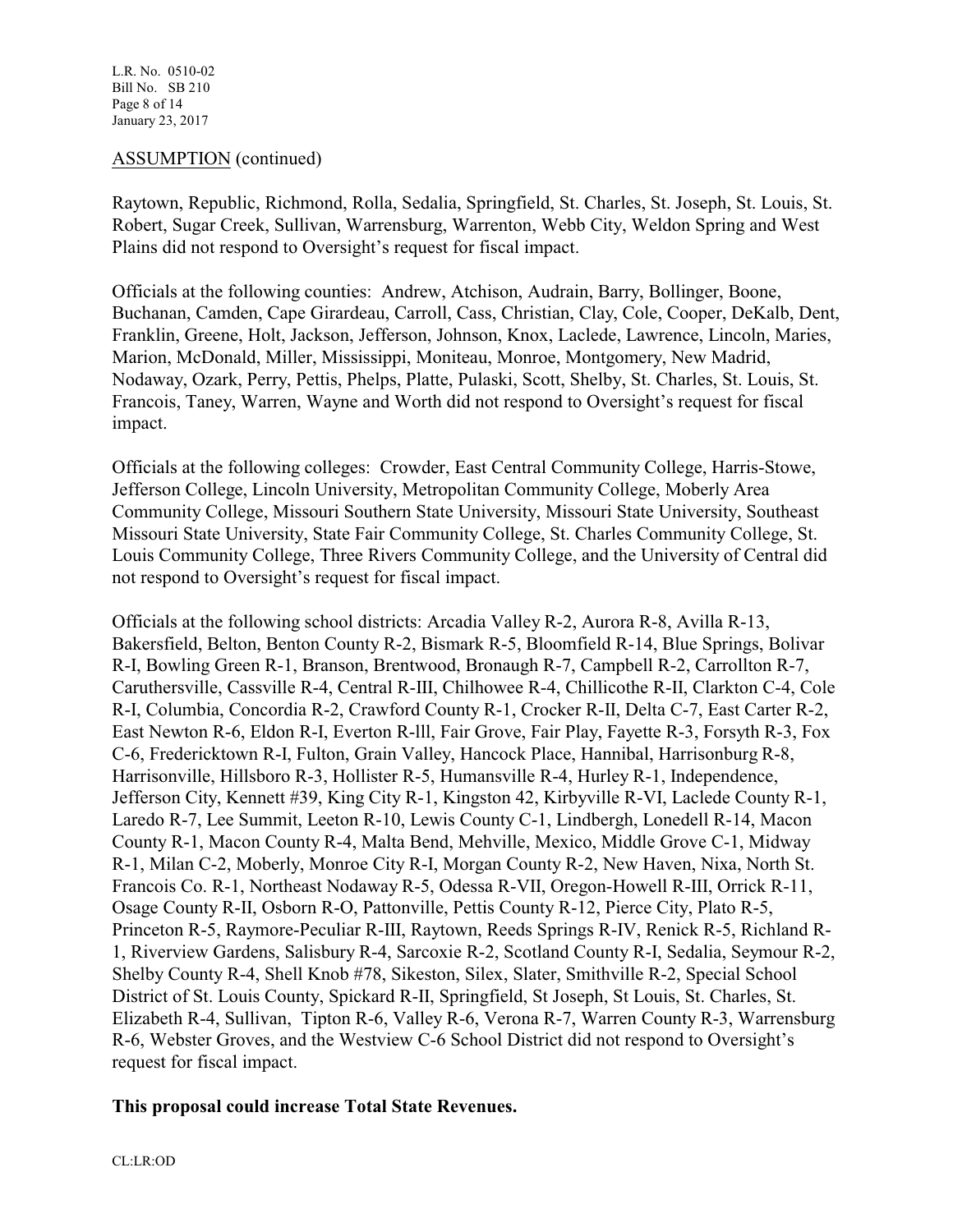L.R. No. 0510-02 Bill No. SB 210 Page 9 of 14 January 23, 2017

| FISCAL IMPACT - State Government          | FY 2018<br>$(10 \text{ Mo.})$ | FY 2019       | FY 2020       |
|-------------------------------------------|-------------------------------|---------------|---------------|
| <b>GENERAL REVENUE</b>                    |                               |               |               |
| Revenue - DOLIR - Election Fees           |                               |               |               |
| Subsection 105.575.15                     | \$135,208                     | \$162,250     | \$162,250     |
| Costs - DOLIR                             |                               |               |               |
| Personnel - 5 FTE                         | (\$118,570)                   | (\$143,707)   | (\$145, 144)  |
| Fringe Benefits - 5 FTE                   | $(\$78,260)$                  | $(\$94,336)$  | $(\$94,764)$  |
| Per Diem - 2 Board Members (75 days       |                               |               |               |
| X 2) X \$50 per day                       | (\$18,750)                    | $(\$23,063)$  | $(\$23,639)$  |
| Per Diem - 1 Chairman (75 days X 2) X     |                               |               |               |
| \$50 per day                              | $(\$9,375)$                   | (\$11,531)    | (\$11,820)    |
| Equipment and Expenses - Office           | $(\$61,366)$                  | (\$15,273)    | (\$15,655)    |
| Equipment - ITSD                          | $(\$257,264)$                 | \$0           | \$0           |
| <b>Consultants - ITSD Election Server</b> | (\$416,667)                   | $(\$512,500)$ | $(\$525,313)$ |
| Expenses - ITSD                           | $(\$54,477)$                  | \$115,891)    | (\$118,788)   |
| <b>Total Costs</b>                        | (\$1,014,729)                 | $(\$916,301)$ | $(\$935,123)$ |
| FTE Change - DOLIR                        | 5 FTE                         | 5 FTE         | 5 FTE         |
| <b>NET EFFECT ON GENERAL</b>              |                               |               |               |
| <b>REVENUE</b>                            | (S879, 521)                   | (S754, 051)   | (S772, 873)   |
| Estimated Net FTE Change - DOLIR          | 5 FTE                         | 5 FTE         | 5 FTE         |
|                                           |                               |               |               |
| <b>FISCAL IMPACT - Local Government</b>   | FY 2018<br>$(10 \text{ Mo.})$ | FY 2019       | FY 2020       |
|                                           | \$0                           | \$0           | \$0           |

## FISCAL IMPACT - Small Business

No direct fiscal impact to small businesses would be expected as a result of this proposal.

### FISCAL DESCRIPTION

This act creates new provisions of law relating to public labor organizations. This act only applies to public employees and labor organizations that bargain with public bodies.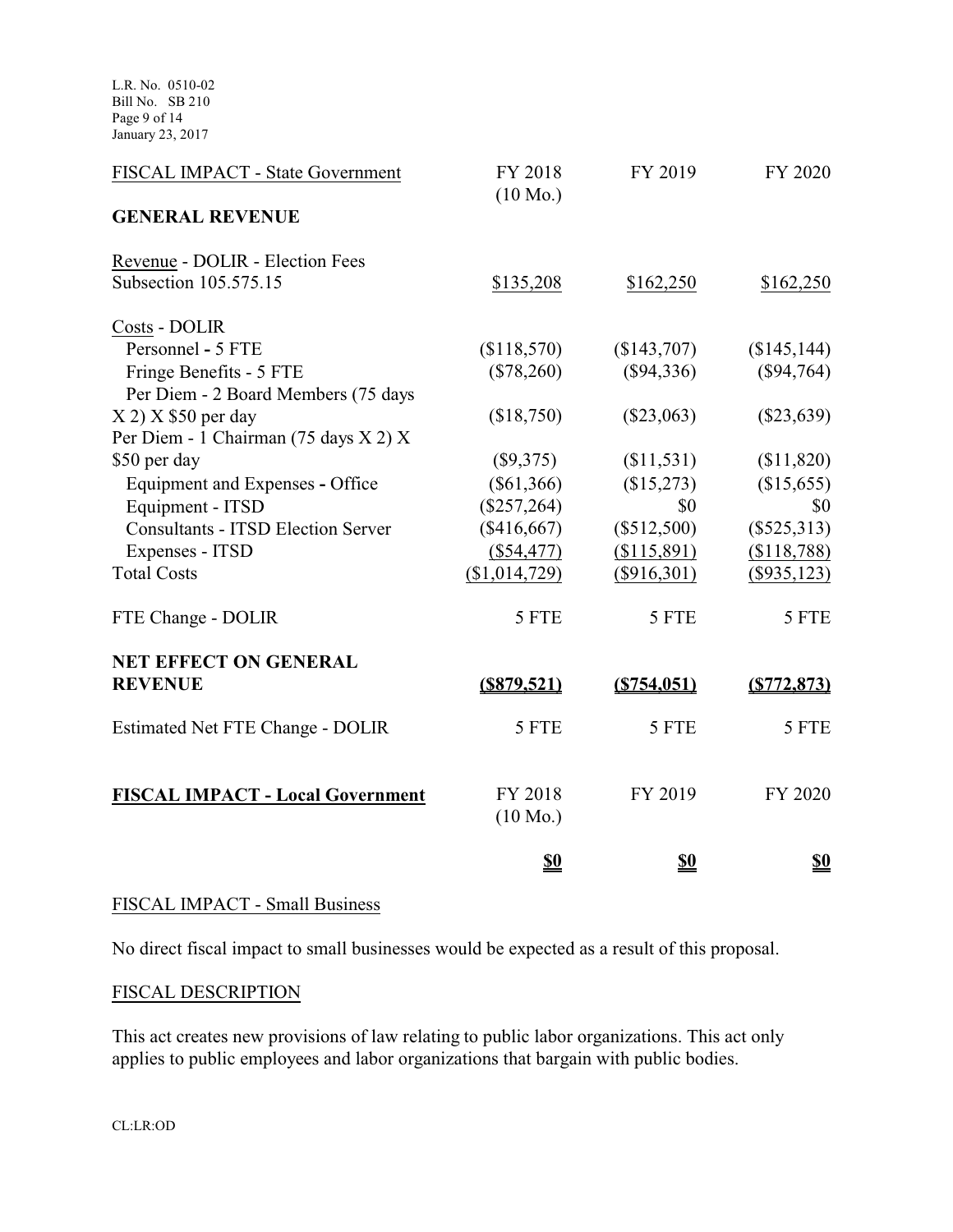## FISCAL DESCRIPTION (continued)

## REPORTING REQUIREMENTS FOR LABOR ORGANIZATIONS AND EMPLOYEES

This act requires certain reports to be made by labor organizations and officers and employees of such labor organizations.

Each labor organization is required to adopt a constitution and bylaws and file those with the Department of Labor and Industrial Relations, along with information relating to the membership and financial transactions of the organization. Additionally, a financial report disclosing the financial condition and operations of the preceding year shall be filed annually by the organization. The financial report shall be made available to all of the members of the organization. Such members shall additionally be permitted to examine any books, records, and accounts necessary to verify any reports made by the organization. Any court of competent jurisdiction shall be permitted to enforce this provision and grant any reasonable attorney's fees and costs of the action.

A labor organization shall file its initial report within 90 days of becoming subject to this act.

Every officer and employee of a labor organization, with the exception of clerical employees, is required to file a financial interest statement with the Department containing information relating to any financial interests the employee/officer or such person's spouse or minor child may have with such labor organization, or any business or public body that does business with such labor organization. Each officer and employee is required to keep all records that are necessary to corroborate the information contained in these reports for a period of at least five years.

Each officer or employee of a public labor organization shall file their report within 90 days after the end of its fiscal year.

All reports and documents filed with the Department are considered a public record. The Department is further required to make a reasonable provision for making the records available to any person. The Department is further required to make available without charge copies of records or reports filed by a person with the Department to another the agency of another state at the request of the governor of such state. The Department may also require any person to furnish any records, reports, or documents to an agency of another state at the request of the governor of such state.

This act provides for both criminal and civil penalties. Violations of the reporting requirements of this act are subject to a fine of not more than \$10,000, up to a year in prison, or both. Furthermore, the Department of Labor, a public body, or any other person may bring a civil action in the county where the violation occurred. Damages and attorney's fees shall be awarded for the enforcement of the reporting requirements of this act.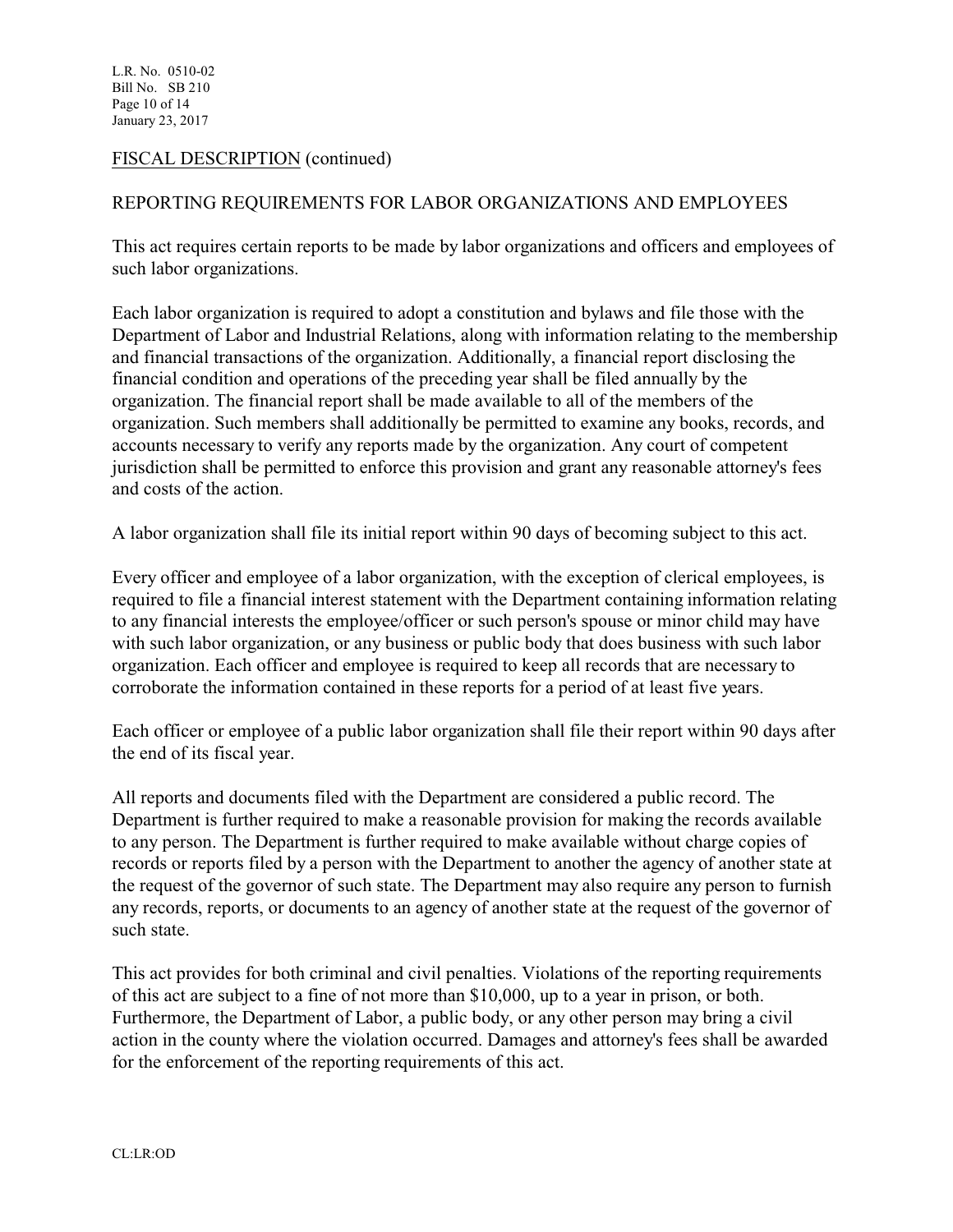L.R. No. 0510-02 Bill No. SB 210 Page 11 of 14 January 23, 2017

## FISCAL DESCRIPTION (continued)

## CERTIFICATION OF LABOR ORGANIZATIONS

This act provides for a secret ballot election to be conducted to certify the exclusive bargaining representation of a bargaining unit if at least 30% of the members of that bargaining unit have signed cards indicating they want a particular labor organization to serve as their exclusive bargaining representative. Such election shall be conducted by the State Board of Mediation.

Once the election date is set, the public body is required to issue a notice informing eligible voters of the time, date, and place of the election. During the period leading up to the election, all employees shall have the right to freely express their opinions regarding the labor organization. No employee or representative of the labor organization shall attempt to threaten, intimidate, coerce, or otherwise restrain any eligible voter in freely exercising his or her choice regarding the selection of the labor organization as the exclusive bargaining representative. Any labor organization receiving more than 50% of the votes shall be designated and recognized as the exclusive bargaining representative.

Elections for certification shall be paid through the levying of fees on each labor organization according to the number of members in the bargaining unit seeking representation.

## DECERTIFICATION OF LABOR ORGANIZATIONS

Employees within a bargaining unit have the right to decertify a labor organization as the exclusive bargaining representative of the unit. If 30% of employees of the bargaining unit have signed cards indicating that they no longer wish to be represented by the labor organization, the State Board of Mediation shall conduct an election asking the employees as such. The election shall be conducted in the same manner as the certification election. If more than 50% of the employees cast a vote to decertify the labor organization as exclusive bargaining representative, the organization shall immediately cease representing the bargaining unit.

If employees decertify a labor organization as exclusive bargaining representative, all terms and conditions of employment existing at the time shall remain in place until such terms and conditions are changed by the public body.

Elections for decertification shall be paid through the levying of fees on each labor organization according to the number of members in the bargaining unit seeking representation.

## ANNUAL RE-CERTIFICATION OF LABOR ORGANIZATIONS

Labor organizations serving as exclusive bargaining representative shall be re-certified by election on an annual basis. Such election shall be held from the last Tuesday in March to the first Tuesday in April and employees may vote either by telephone or on-line. Employees shall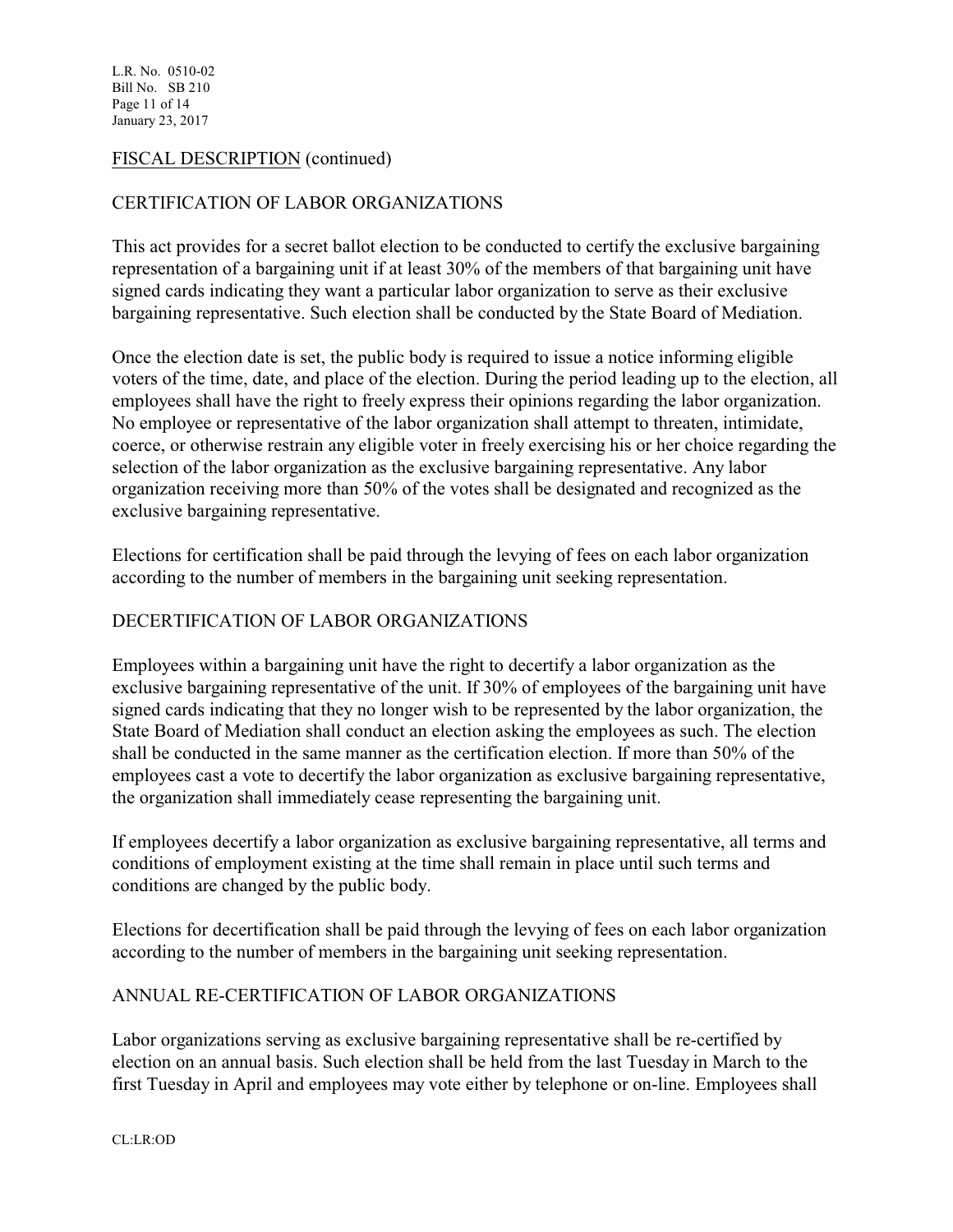L.R. No. 0510-02 Bill No. SB 210 Page 12 of 14 January 23, 2017

## FISCAL DESCRIPTION (continued)

elect the labor organization by more than 50% in order for the organization to be re-certified. The Board shall prescribe a reasonable provision for a fee for the re-certification election.

If the employees fail to recertify a labor organization as exclusive bargaining representative, all terms and conditions of employment existing at the time shall remain in place until such terms and conditions are changed by the public body.

Elections for recertification shall be paid through the levying of fees on each labor organization according to the number of members in the bargaining unit seeking representation.

## COLLECTIVE BARGAINING REQUIREMENTS

Within four weeks after a labor organization has been selected as the exclusive bargaining representative of a bargaining unit, the organization shall meet and bargain with the public body regarding wages, benefits, and other terms and conditions of employment.

Neither a public body nor a labor organization shall be required to offer any particular concession or withdraw a particular proposal. Prior to being presented to a public body, any agreement or memorandum of understanding shall be ratified by a majority of the members of a labor organization. The public body may accept all or part of such an agreement.

Neither a public body nor a labor organization shall be subject to binding mediation, binding interest arbitration, or interest arbitration in the event that the parties are unable to reach an agreement.

After an initial agreement is reached between a public body or a labor organization, bargaining for renewal shall take place on an annual basis. The parties may elect to bargain non-economic terms for longer periods, but economic terms shall be adopted on an annual basis only.

Any meeting concerning a labor agreement between a public body and an exclusive bargaining representative is subject to the Missouri Sunshine Law. Further, any document presented by a public body during a meeting concerning a labor agreement is also subject to the Missouri Sunshine Law.

## LABOR AGREEMENT REQUIREMENTS

Every labor agreement reached between a public body and a labor organization is required to contain the following provisions: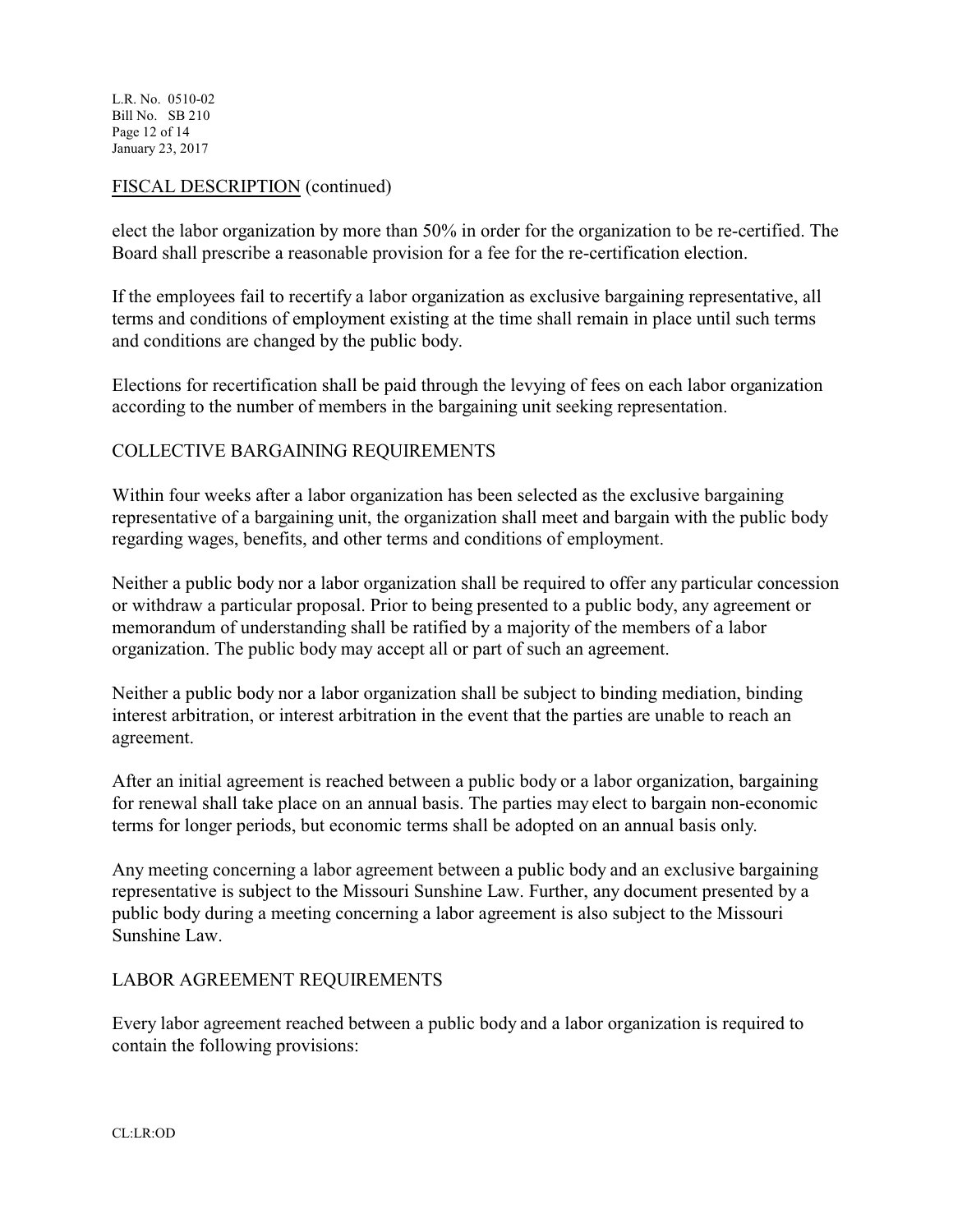L.R. No. 0510-02 Bill No. SB 210 Page 13 of 14 January 23, 2017

### FISCAL DESCRIPTION (continued)

- Reserving to management the right to hire, promote, assign, direct, transfer, schedule, discipline, and discharge employees;
- Expressly prohibiting the right to strike or picket;
- Extending the duty of fair representation by a labor organization to employees in any bargaining unit;
- Expressly prohibiting labor organization representatives and employees from accepting paid time by a public body for the purposes of conducting labor organization-related business;
- Informing employees of their right to support or oppose labor organization activities;
- Providing for the modification of economic terms in the event of a budget shortfall.

## CIVIL ACTIONS

 If any labor organization or representative of a labor organization has violated or is about to violate the provisions of this act relating to certification and collective bargaining, the Department of Labor and Industrial Relations, a public body, or any citizen of Missouri may bring an action in the county where the violation occurred for relief as may be appropriate. Such persons may seek damages and attorney's fees.

This legislation is not federally mandated, would not duplicate any other program and would not require additional capital improvements or rental space.

## SOURCES OF INFORMATION

Department of Labor and Industrial Relations Office of Administration - Personnel Department of Corrections Department of Health and Senior Services Department of Mental Health Office of Secretary of State Office of Administration - Purchasing Department of Conservation Joint Committee on Administrative Rules Office of Prosecution Services State Public Defender's Office